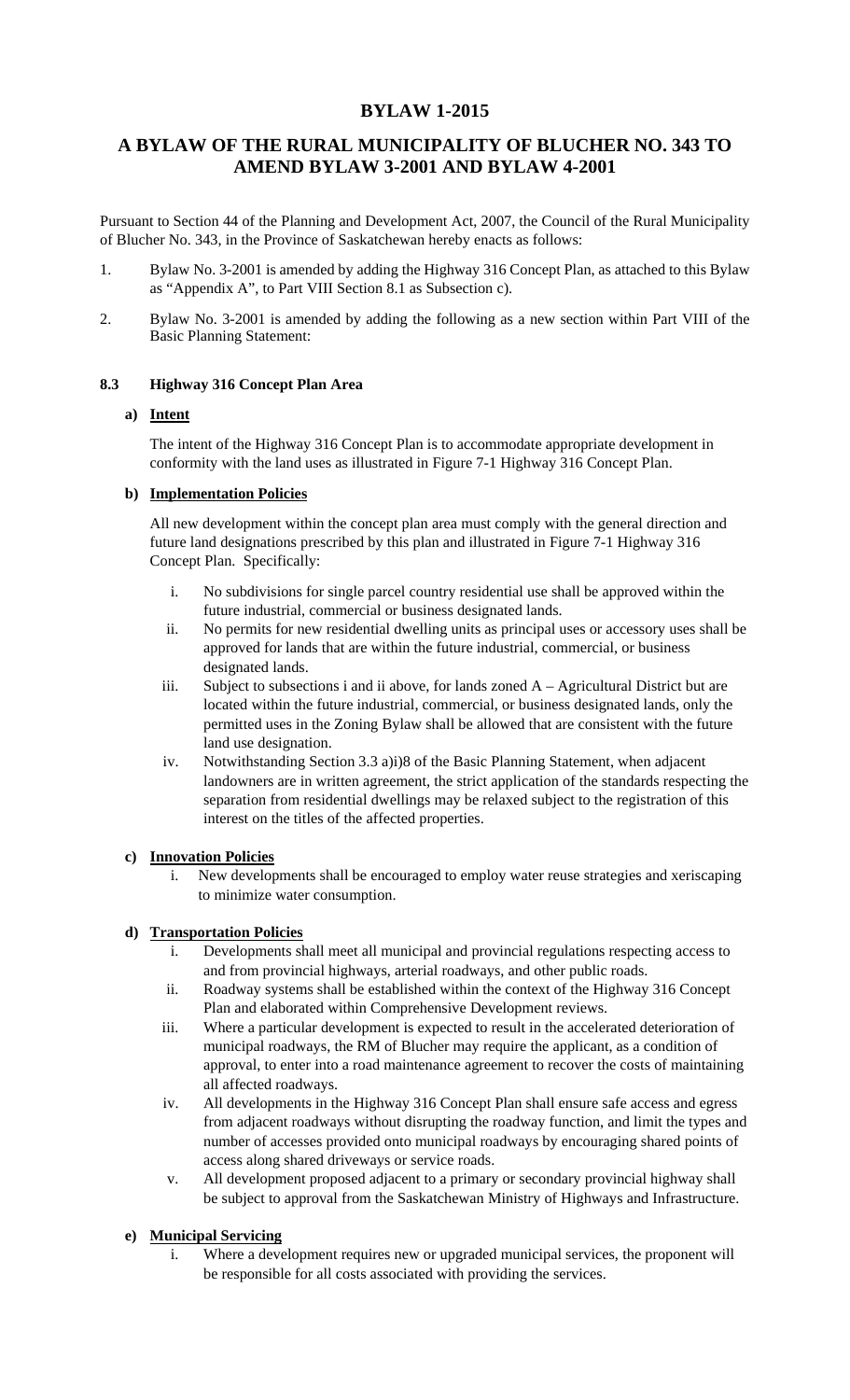# **f) Storm Drainage Policies**

- i. Site drainage shall accommodate the natural drainage pattern of the area and shall not create any downstream or upstream impacts. Site development shall be required to comply with the recommendations and general strategies provided within the 2014 RM of Blucher Drainage Study prepared by Associated Engineering.
- ii. Maintaining Retention major sloughs that are located along the major drainage runs and that are natural retention areas shall, wherever possible, be preserved and integrated into the site design.
- iii. Maintaining pre development storage volumes a development has the option of filling in small sloughs, or shifting existing sloughs to the edge of the site, but the effective cumulative volume of these sloughs shall be preserved in the new retention areas, in addition to any additional runoff that occurs as a result of property development.
- iv. Maintaining drainage corridors developments that occur along major drainage routes shall consult the RM and/or the RM's engineer if alterations to the route are being considered. Where alterations are authorized by the RM; the developer shall be solely responsible for all costs associated with this work. Site design shall not impede upstream flows and shall allow water to enter and exit the development site along the specified drainage corridor, at the 1:50 year 24 hour storm predevelopment flow rate. Changes within each site will be considered on a case by case basis, as long as it does not impede flow in or increase flow rate out of the site.
- v. Landscaping the developed landscape should include features which maximize infiltration and the water quality that is draining off the site. This includes vegetation but also minimizing slopes to decrease run off velocities. Inclusion of requirements for trees makes development more amiable with regards to screening from roads and neighbouring residents.
- vi. Maintaining pre-development run off rates development is likely to increase the impervious areas which will increase the total volume of run off (even including the landscaping recommendations to maximize infiltration). Any development producing higher than 1:50 year 24 hour storm pre-development run off flow rate shall require engineering analysis and recommendations for retention.
- vii. Site design shall comply with the RM's roadway and approach policies.
- viii. The proponent shall ensure, to the satisfaction of the RM, that any alteration to drainage, landscape, or other natural conditions occurs in a way that avoids or mitigates on and off site impacts.

# **g) Heritage Resource Policies**

Notwithstanding Section 7.1 of the Basic Planning Statement, the following additional policy shall apply within the concept plan area:

i. Prior to approval of a development or subdivision application within the designated areas of the concept plan area illustrated in Figure 7-2, the application shall be required to consult with the Heritage Conservation Branch to obtain and supply Council with written approval to proceed.

# **h) Environmental Policies**

Notwithstanding Section 7.1 of the Basic Planning Statement, the following additional policy shall apply within the concept plan area:

i. Prior to approval of a development or subdivision application within the designated areas of the concept plan area illustrated in Figure 7-3, the applicant shall be required to consult with the Ministry of Environment to determine an appropriate mitigation and environmental management strategy for the rare or endangered wildlife or vegetative species.

# **i) Landscaping Policies**

In order to meet the landscaping and screening requirement for mitigation of conflicting land uses and to create an aesthetically pleasing site, developments in the Highway 316 Concept Plan shall be subject to the following landscaping and screening requirements:

i. Landscaping and/or screening shall be required on industrial, business and commercial developments to mitigate the visual impact on neighbouring single parcel country residential and multi-lot country residential properties.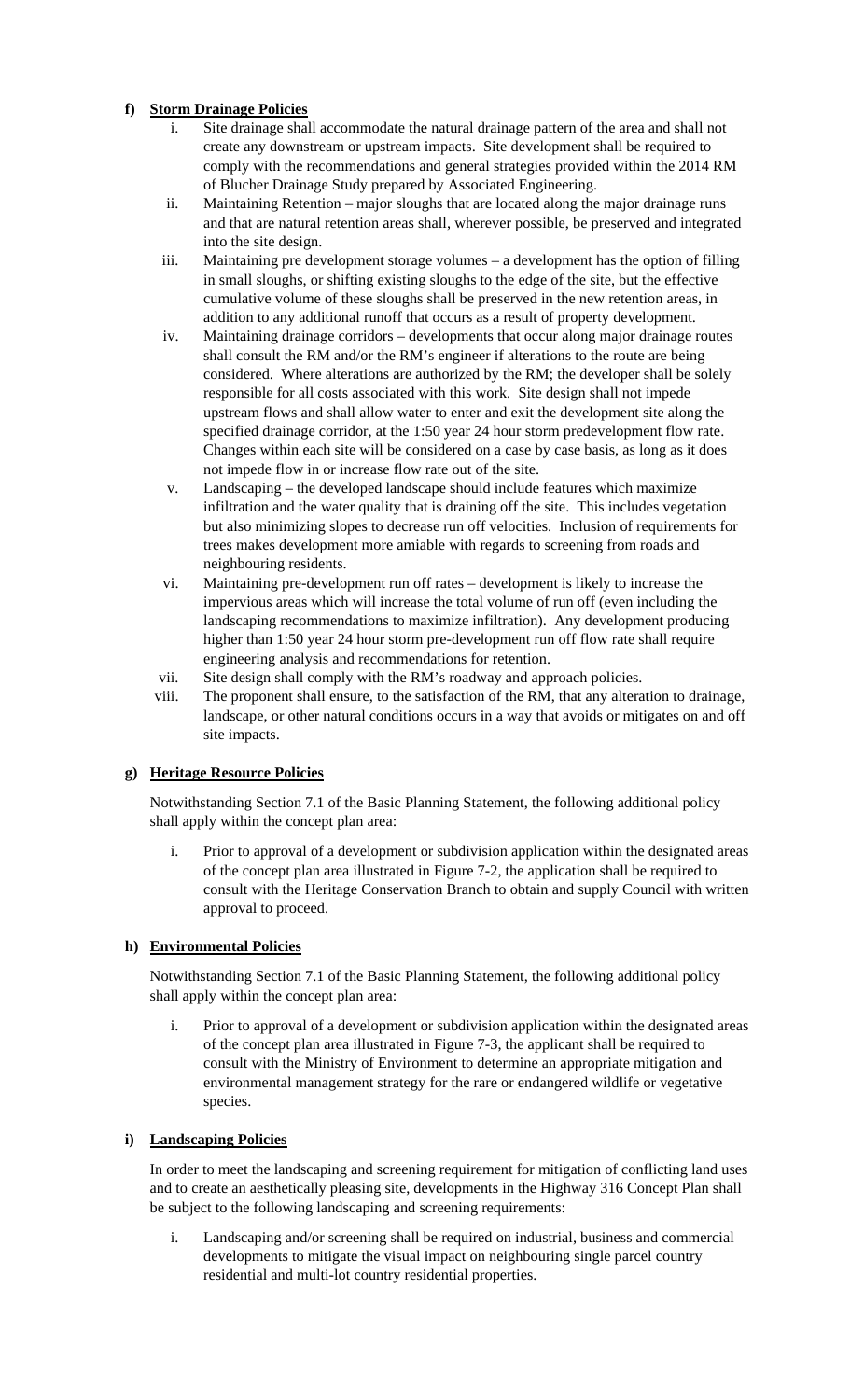- ii. Where a development's frontage is adjacent to a roadway; landscaping and screening shall be required.
- iii. Appropriate development standards for development areas shall be applied through the Zoning Bylaw respecting landscaping and screening.

### **j) Comprehensive Development Review**

As a means of providing a consistent level of investigation within the concept plan area, the following additional policies shall apply:

- i. Prior to consideration of any application to rezone or subdivide land for new multi-lot country residential, commercial, business, or industrial development within the concept plan area, the proponent shall prepare and submit a Comprehensive Development Review report in support of the proposed development which confirms the suitability of the development in its proposed location. The report shall at a minimum, include a summary of the development including:
	- A general description of the development area including its topography, natural amenities and a summary of surrounding development.
	- The proposed number of lots along with a lot phasing plan where intended;
	- A development concept plan illustrating how the proposal accommodates issues of open space, roadways, densities and land use compatibility;
	- Written confirmation from the appropriate provincial regulatory body regarding the existence and potential management of local heritage resources.
	- A written assessment of the potential impact of the proposed development on local ecologically significant and sensitive wildlife or aquatic habitat.
	- A drainage study and conceptual storm drainage plan prepared by a professional engineer duly licensed to practice in the Province of Saskatchewan.
	- Evidence of public consultation including documentation of interactions and issues identified along with identification of how the development will seek to respond to these issues; and
	- A written report identifying specifically how the proposed development complies with the intent of this Plan and the Basic Planning Statement.
- ii. The review shall address all matters of land use integration and the provision of services to the development and shall include conflict mitigation where such potential exists.
- iii. The geographic area and the extent of analysis considered within the review shall be determined by the complexity and the potential off-site effects of the development application, but at a minimum shall encompass all adjacent properties including all properties contained within existing adjacent multi-parcel subdivisions.
- iv. Where the proposed development is deemed by the Municipality or its representative to impact existing municipal roadways, a municipal roadway assessment shall be prepared by a professional engineer duly licensed to practice in the Province of Saskatchewan providing an evaluation and confirmation of the physical and functional capacity of municipal access roads serving the property, as well, providing recommendations regarding any necessary improvements to the roadway infrastructure required to support the proposed subdivision or development.
- v. Where in the opinion of the Municipality or its representative, the location of the proposed development exhibits hazardous characteristics including but not limited to a propensity for flooding, a high ground water table or slope instability; a geotechnical report prepared by a professional engineer duly licensed to practice in the Province of Saskatchewan shall be prepared confirming the suitability of the proposed development and its density based upon an assessment of local soil and groundwater conditions. This report should also include recommendations concerning road construction and minimum building foundation construction requirements.
- vi. Unless otherwise provided in this bylaw, where the development is intended to utilize private onsite wastewater treatment systems, a hydrogeological report shall be submitted which establishes baseline hydrology for the development property, confirms that the proposed systems will not adversely affect groundwater, establishes a monitoring groundwater strategy to track the long term effects on local aquifers, and introduces any other local conditions which may be relevant to the effective employment of private onsite wastewater systems on the property.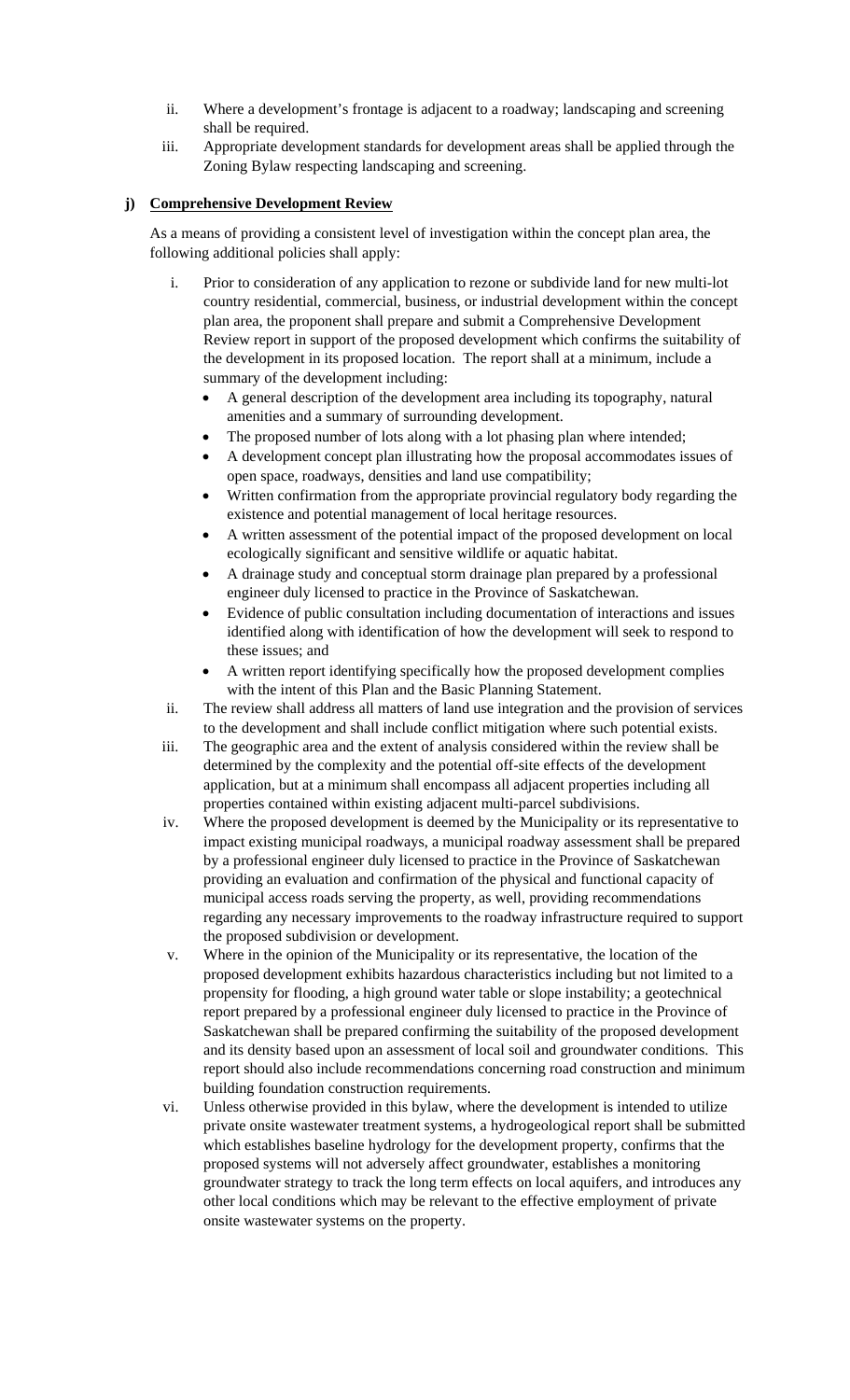### **k) Municipal Reserve Policies**

i. Where it is not desirable to dedicate land to satisfy the municipal reserve requirement for commercial, business or industrial subdivisions, Council shall recommend as a condition of support for the subdivision, the provision of cash in lieu of land dedication.

3. Bylaw No. 4-2001 is amended as follows:

Part III General Regulations shall be amended by adding the following:

### **17) Commercial, Business, and Industrial Landscape Standards**

The following standards shall apply where commercial, business or industrial development is proposed to establish the principal use of a site or where the development proposes to change the principal use of a site:

- a) Development permit applications shall be accompanied by a landscape plan that clearly indicates and accurately identifies the following:
	- i. Site plan drawn to scale, including dimensions and distances, a north arrow and necessary interpretive legends;
	- ii. Boundaries and dimensions of the site; location and name of adjacent streets;
	- iii. Location of all buildings or structures and all structure-to-property line setback distances;
	- iv. Location and type of all light fixtures both attached and detached;
	- v. The location of all attached and detached signage;
	- vi. Location of off-street parking and loading areas;
	- vii. Location of proposed screening, including materials and height;
	- viii. Type and quantity of existing plant materials to be retained;
	- ix. Location of all soft landscaping proposed, identifying the common and botanical name, location, quantity, and spacing;
- b) Site development should, wherever possible, seek to preserve and incorporate existing trees and vegetation.
- c) Where a development fronts on a public road; a mixture of coniferous and deciduous trees shall be planted within a minimum 5 metre wide landscaped boulevard located along the site frontage entirely within the development site. Within this landscaped boulevard, one tree shall be provided for every 40.0  $m^2$  of landscaped area at a proportion of approximately 1:1 of coniferous and deciduous trees. Where shrubs are considered as an alternative to trees, one shrub shall be provided for every 60.0  $m^2$  of landscaped area at a proportion of approximately 2:1 deciduous and coniferous shrubs. All tree and shrub plantings shall be set back a minimum of 2 metres from the front site line to ensure that the plantings do not hinder snow clearing along municipal roadways.
- d) A single row shelterbelt planting shall be employed along and within the side and rear site lines as a requirement of approval for the development for each individual commercial, business or industrial site.
- e) Unless an alternative method of visual screening and noise attenuation is permitted by the Development Officer, all business and industrial developments located within the Highway 316 Concept Plan area and situated along the south side of Cheviot Road, shall construct an engineered earthen berm a minimum 3.0 metres in height from the existing grade along the rear site line of properties located adjacent to lands not designated for the commercial, business or industrial development.
- f) The earthen berm shall be designed with a maximum 4:1 sideslope and a minimum 2 metre top and shall not impede surface water drainage.
- g) All plant material shall be hardy, drought resistant and of a species capable of healthy growth in the RM of Blucher. All new plantings shall meet the following minimum standards:
	- i. Deciduous trees shall be at least 60 mm caliper;
	- ii. Coniferous trees shall have a minimum height of 2.5 m,
	- iii. Coniferous shrubs shall have a minimum spread of 450 mm; and
	- iv. Deciduous shrubs shall have a minimum height of 450 mm.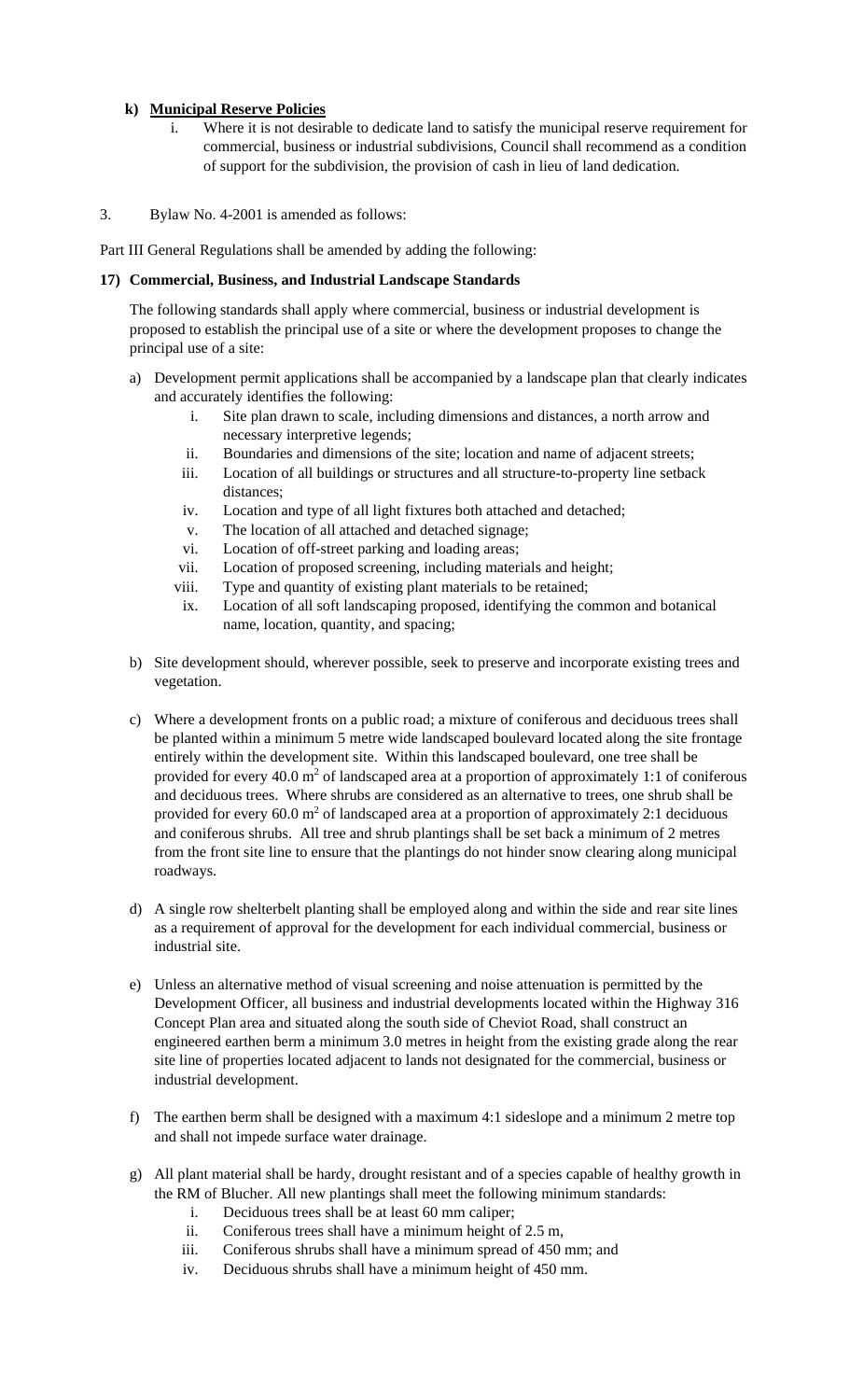- h) A 3 metre fire break shall be provided along any common site boundary. Within this corridor, only non-combustible goods and materials may be stored and all vegetation must meet FireSmart Canada requirements.
- i) Any outdoor lighting shall be located, arranged and designed so that no direct rays of light are directed at any adjoining properties which, in the opinion of the Development Officer, interfere with the use and enjoyment of adjacent lands.
- j) All waste materials or unsightly elements shall be enclosed by buildings, or screened by landscape features, fences, or a combination thereof to the satisfaction of the Development Officer.
- k) The owner of the property, or his agent or tenant shall be responsible for the maintenance of all landscaping. Plants shall be maintained in good condition so as to present a healthy, neat, and orderly appearance and shall be kept free from refuse, debris, and weeds.
- l) Plants, trees, and vegetation which are required by the approved landscape plan and which are diseased or have died shall be replaced with like kind and size in a timely manner.
- m) As a condition of approval for a development permit, the applicant shall be required to provide the RM with an unencumbered and irrevocable financial guarantee equal to 110% of the estimated landscaping costs to ensure that the landscaping presented in the approved landscaping plan is provided and maintained for two growing seasons following completion of the entire landscaping project.
- n) The applicant shall provide written notice to the RM when the landscaping is substantially complete and following confirmation from the RM that the landscaping is substantially complete, the two year maintenance period will begin.
- o) The applicant shall be responsible for providing written notice to the RM that the two year maintenance period has been completed. A site inspection will be conducted by the Development Officer or his representative during the normal growing season, approximately April 15 through October 15, to confirm that the landscaping has been appropriately maintained. If the Development Officer or his representative is satisfied that the landscaping has been maintained, the financial guarantee shall be released.
- p) In the event that the applicant does not complete the required landscaping, or if the applicant fails to maintain the landscaping in the healthy condition to the satisfaction of a Development Officer for the specified period of time, the RM may draw from the financial guarantee to complete the required work to bring the site into compliance with the landscaping plan without any obligation to compensate the applicant.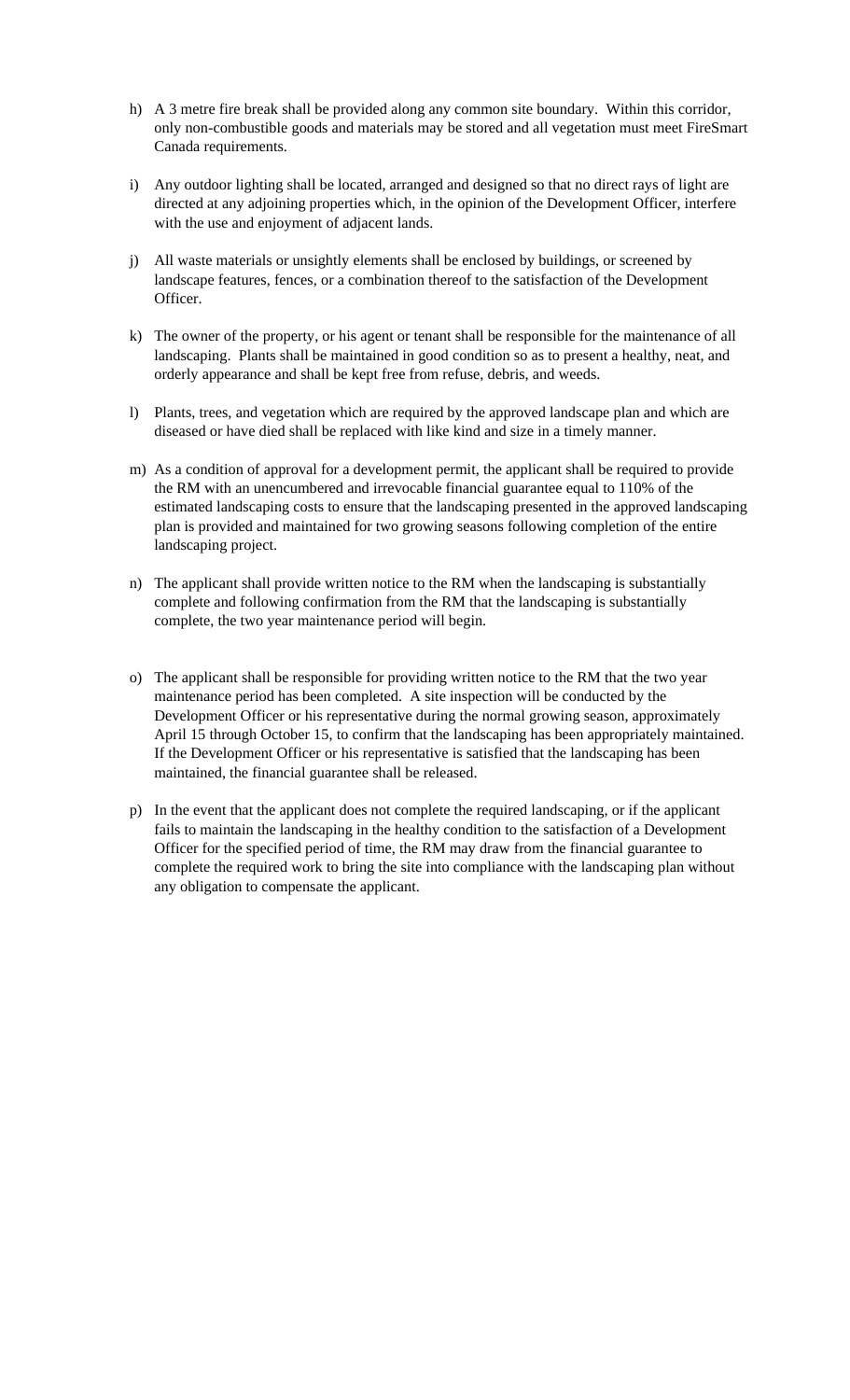Part IV shall be amended by adding the following:

# **SCHEDULE B: HY – HIGHWAY 316 OVERLAY DISTRICT**

The following overlay district is intended to apply supplementary zoning standards for development of lands located within the Highway 316 Concept Plan area.

# **1. Overlay Application**

The development standards herein are intended to apply on any site in the A-Agricultural District of the Highway 316 Concept Plan where the lands are currently zoned A-Agricultural District. These regulations shall, where stated, supersede the standards within the A-Agricultural District. Where there may be a discrepancy between the overlay and underlying zoning standards, the more restrictive regulation shall apply. The provisions of this section shall apply to all of the lands identified on the Highway 316 Concept Plan Map appended to this bylaw as Figure 7-1.

### **A. Agricultural Designated Land:**

Subject to all other provisions of this bylaw, on any site within the Highway 316 Concept Plan which is currently zoned A-Agricultural District and is designated for future agricultural land use, only the following uses and their respective accessory uses shall be permitted.

1. Principle Uses:

The permitted uses in the A-Agricultural District shall apply.

2. Uses Permitted at Council's Discretion:

Only the following discretionary uses and their respective non-residential accessory uses may be permitted, but only by resolution of Council and only in locations and with development standards specified by Council in accordance with this bylaw:

- a) Agricultural, which are farmstead residential;
- b) Bed and Breakfast Home;
- c) Kennels;
- d) Radio, television & microwave towers;
- e) Research facility;
- f) Vacation farms;
- g) Residential which are single parcel country residential, including a single detached residence or a mobile home;
- h) Home based businesses, subject to Part III Section 12 of this bylaw;
- i) Gravel pits and gravel crushing operations.
- 3. Accessory Uses:

The accessory uses in the A-Agricultural District shall apply.

4. Regulations:

The site regulations in the A-Agricultural District shall apply.

# **B. Industrial, Business and Commercial Designated Land**

Subject to all other provisions of this bylaw, on any site within the Highway 316 Concept Plan which is currently zoned A-Agricultural District and is designated for future industrial, business or commercial land use, only the following uses and their respective non-residential accessory uses shall be permitted:

1. Principle Uses:

The permitted uses in the A-Agricultural District shall apply.

2. Uses Permitted at Council's Discretion:

Only the following discretionary uses and their respective non-residential accessory uses may be permitted, but only by resolution of Council and only in locations and with development standards specified by Council in accordance with this bylaw:

- a) Radio, television & microwave towers;
- b) Home based businesses, subject to compliance with Part III Section 12 of this bylaw.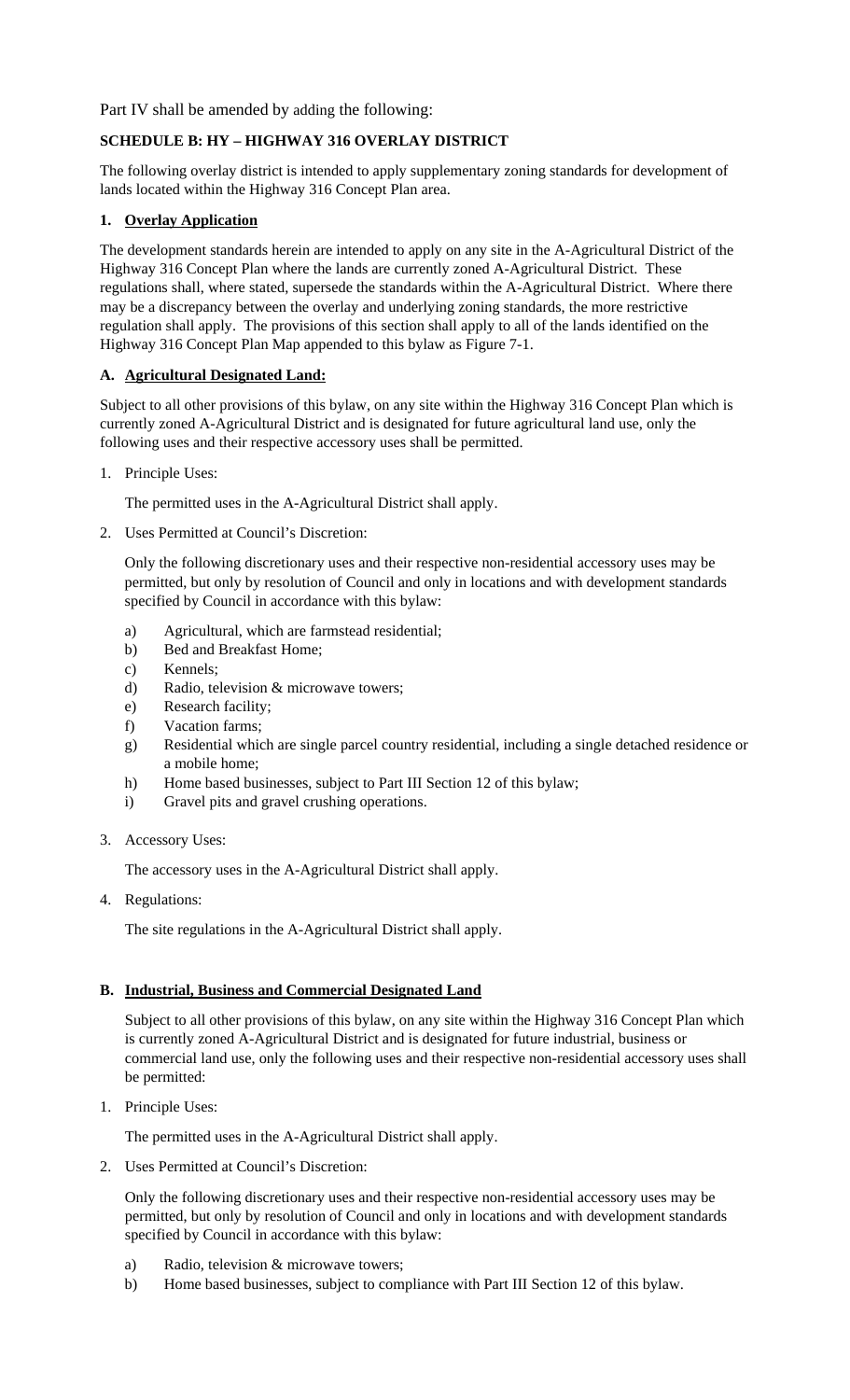# 3. Accessory Uses:

The accessory uses in the A-Agricultural District shall apply.

- 4. Residential Uses:
	- i. No additional residential dwelling units shall be permitted as accessory uses to an agricultural use.
	- ii. No new single parcel country residential uses, including mobile homes, shall be permitted.
- 5. Regulations:

The site regulations in the A-Agricultural District shall apply.

Schedule E: C – Commercial District shall be amended by adding the following after Section 2:

### **2 (a) Uses Permitted at Council's Discretion in the Highway 316 Concept Plan**

 Notwithstanding Section 2 above, in the Highway 316 Concept Plan area, the following discretionary uses and their respective accessory uses may be permitted, but only by resolution of Council and only in locations and with development standards specified by Council in accordance with this bylaw:

- a) Auction marts;
- b) Welding, machine shops, and metal fabricating;
- c) Storage facilities, warehousing, supply and distribution facilities;
- d) Research facility

Section B Regulations of Schedule E: C – Commercial District shall be amended by adding the following in Section 8:

### **6. Landscaping and Screening:**

In the Highway 316 Concept Plan, developments shall be subject to the following:

a) Prior to the issuance of a development permit for any permitted or discretionary use within a C – Commercial District, the applicant shall be required to submit a landscape plan with a schedule of completion which is satisfactory to the Development Officer and prepared in compliance with the requirements of Part III General Regulations, Section 17. Commercial, Business, and Industrial Landscape Standards.

#### **7. Wastewater Disposal:**

- a) Unless otherwise provided in this bylaw, wastewater disposal shall be managed exclusively through the installation of a sewage holding tank where a development is intending to utilize a private onsite wastewater disposal system.
- b) Approval of any alternative form of private onsite wastewater disposal may only be considered where the applicant is able to provide written confirmation that the method of disposal has been approved by the applicable provincial regulatory agency.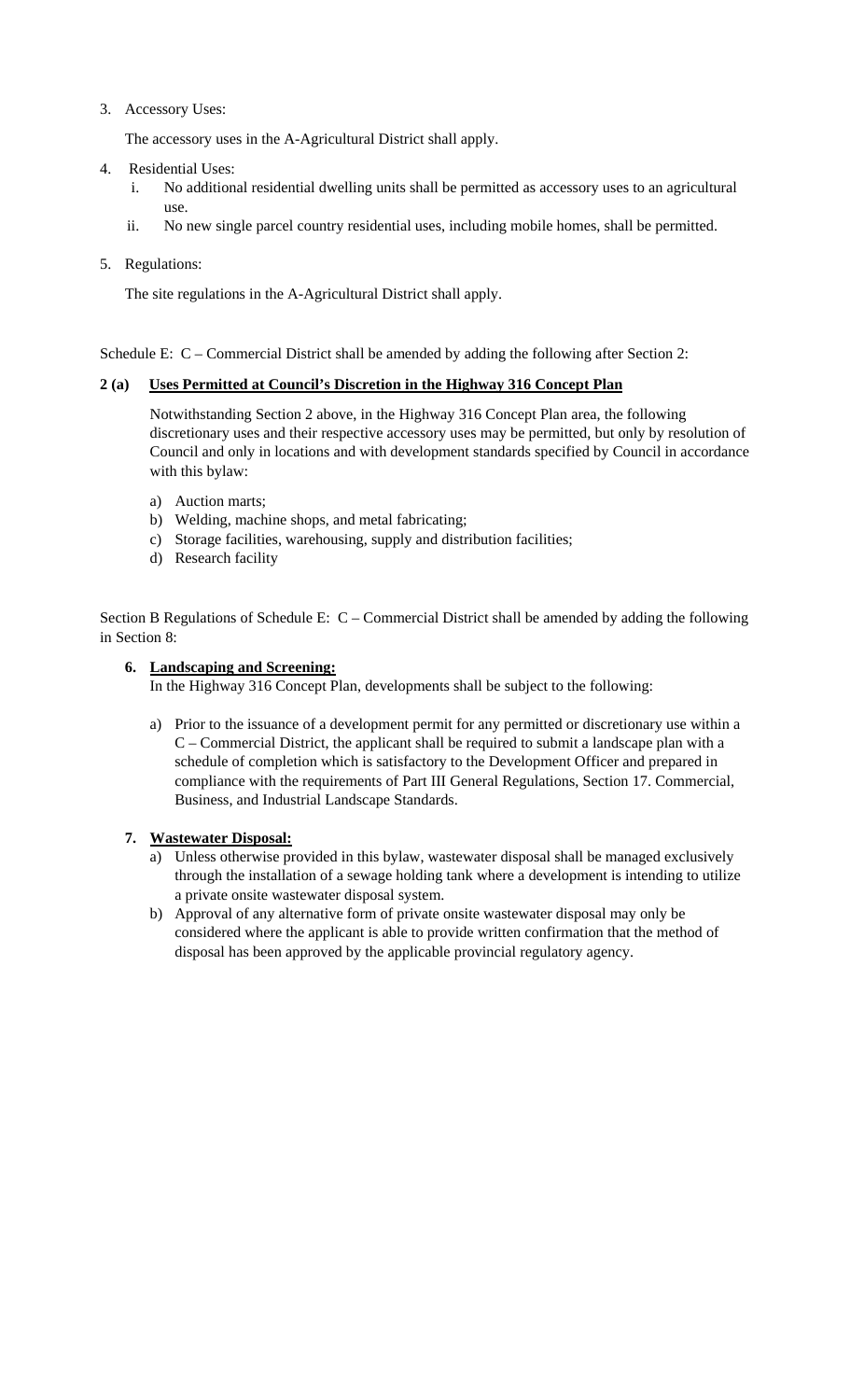Section 2. Uses Permitted at Council's Discretion in the Schedule F: I – Industrial District shall be amended by adding the following uses that shall only apply to the lands within the Highway 316 Concept Plan that are zoned I – Industrial District.

- 2 (a) Additional Uses Permitted at Council's Discretion in the Highway 316 Concept Plan
	- k) Bulk oil and fuel storage yards, petroleum products and storage yards, coal yards, and gravel yards;
	- l) Large freight, trucking and logistics operations;
	- m) Railway and ancillary functions;

Section B Regulations of Schedule F: I – Industrial District shall be amended by adding the following:

#### **7. Landscaping and Screening:**

In the Highway 316 Concept Plan, developments shall be subject to the following:

a) Prior to the issuance of a development permit for any permitted or discretionary use within a C – Commercial District, the applicant shall be required to submit a landscape plan with a schedule of completion which is satisfactory to the Development Officer and prepared in compliance with the requirements of Part III General Regulations, Section 17. Commercial, Business, and Industrial Landscape Standards.

### **8. Wastewater Disposal:**

- a) Unless otherwise provided in this bylaw, wastewater disposal shall be managed exclusively through the installation of a sewage holding tank where a development is intending to utilize a private onsite wastewater disposal system.
- b) Approval of any alternative form of private onsite wastewater disposal may only be considered where the applicant is able to provide written confirmation that the method of disposal has been approved by the applicable provincial regulatory agency.

### **9. Separation Distances**

Separation distances shall conform to those set out in the RM of Blucher Basic Planning Statement.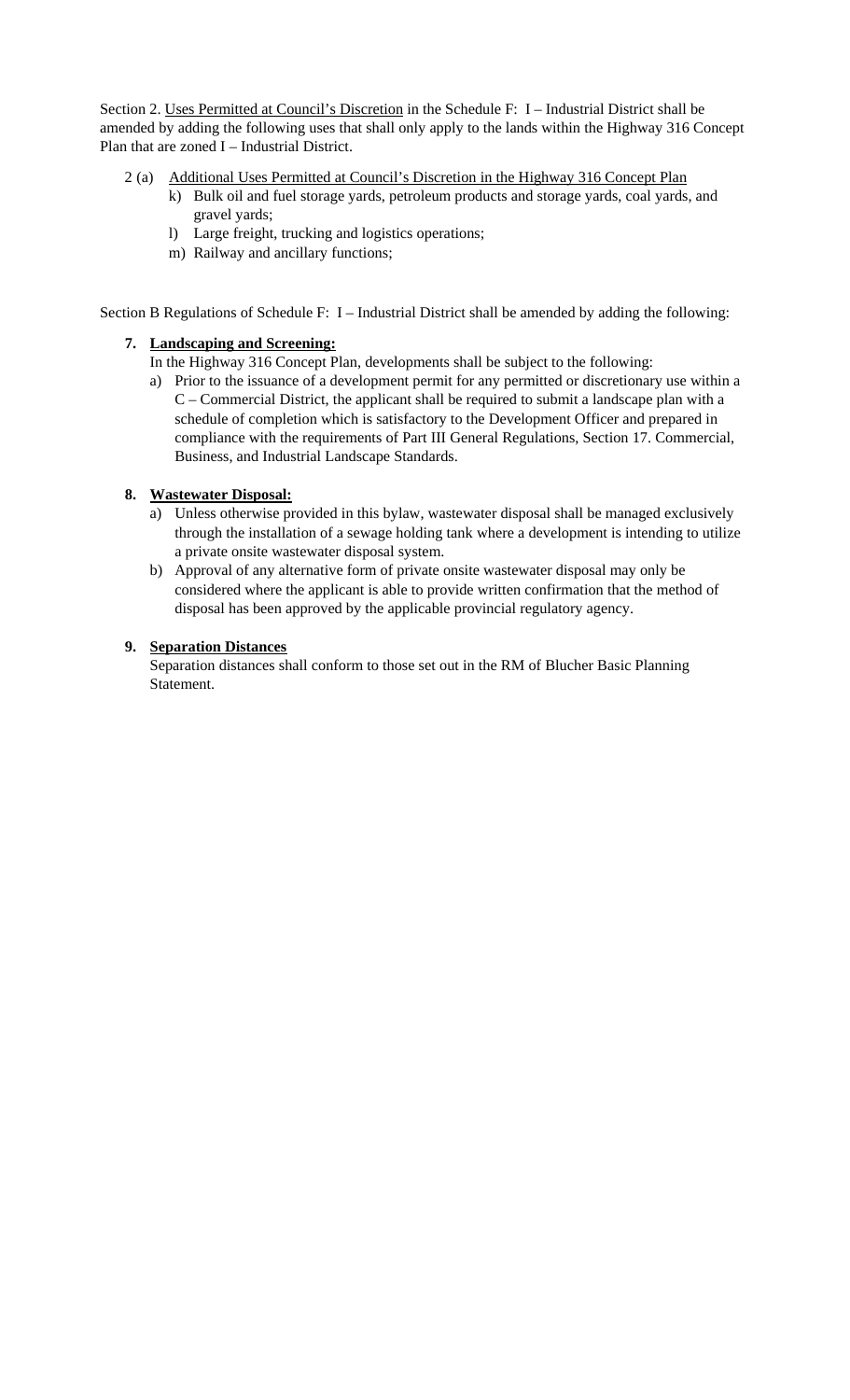Part IV Zoning Districts shall be amended by adding the following new Schedule I: B – Business District that shall regulate land uses in the Highway 316 Concept Plan:

### **SCHEDULE I: B – BUSINESS DISTRICT**

The intent of the B-Business District is to accommodate lower intensity commercial and industrial uses which do not create any nuisance outside of a building to ensure that the development is compatible with other non-industrial uses.

Subject to all other provisions of this bylaw, on any site in any district defined in this bylaw as a B-Business District, only the following uses and their respective accessory uses shall be permitted:

#### **1) Principle Permitted Uses:**

- a) Agriculture support services<sup>2</sup>;
- b) Establishments for the servicing, storage, and sale of motor vehicles, marine or farm equipment and machinery excluding car wash establishments;
- c) Warehousing supply and distribution;
- d) Commercial storage;
- e) Nurseries and greenhouses;
- f) Veterinary clinics;
- g) Public utilities, excepting solid and liquid waste disposal facilities;
- h) Restaurants, confectioneries, and other places for the sale and consumption of food and related items;
- i) Research facility;
- j) Retail stores;

### **2) Principle Uses Permitted at Council's Discretion:**

The following discretionary uses and their respective accessory uses may be permitted, but only by resolution of Council and only in locations and with development standards specified by Council in accordance with this bylaw:

- a) Contractor yard<sup>3</sup>;
- b) Architectural, engineering and related services;
- c) Auction marts;
- d) Manufacturing establishments<sup>4</sup>;
- e) Welding, machine shops, or metal fabricating<sup>5</sup>;
- f) Caretaker or security residence<sup>6</sup>

#### **3) Specific Development Standards for Principal Uses**

- 1. No operation or activity associated with any use in this District shall be permitted which would create a nuisance extending beyond the site boundary in terms of light, noise, dust or odour.
- 2. For the purposes of this bylaw, agricultural support services shall be limited to uses involving the storage, sale or distribution of substantially processed agricultural goods or services.
- 3. For the purposes of this bylaw, construction yards shall be limited to the onsite storage of materials, mobile equipment, or vehicles normally associated with contractor services.
- 4. For the purposes of this bylaw, manufacturing establishments shall be limited to final product assembly and all production activities shall be completely contained within the principal or accessory building.
- 5. For the purposes of this bylaw, all production related activity associated with this use shall be fully contained within the principal or accessory building.
- 6. For the purposes of this bylaw, a caretaker or security residence shall only be considered where it is deemed to be accessory to another principal use.

#### **4) Accessory Uses:**

For the purposes of this bylaw, uses customarily incidental and subordinate to the permitted uses shall be considered an accessory use.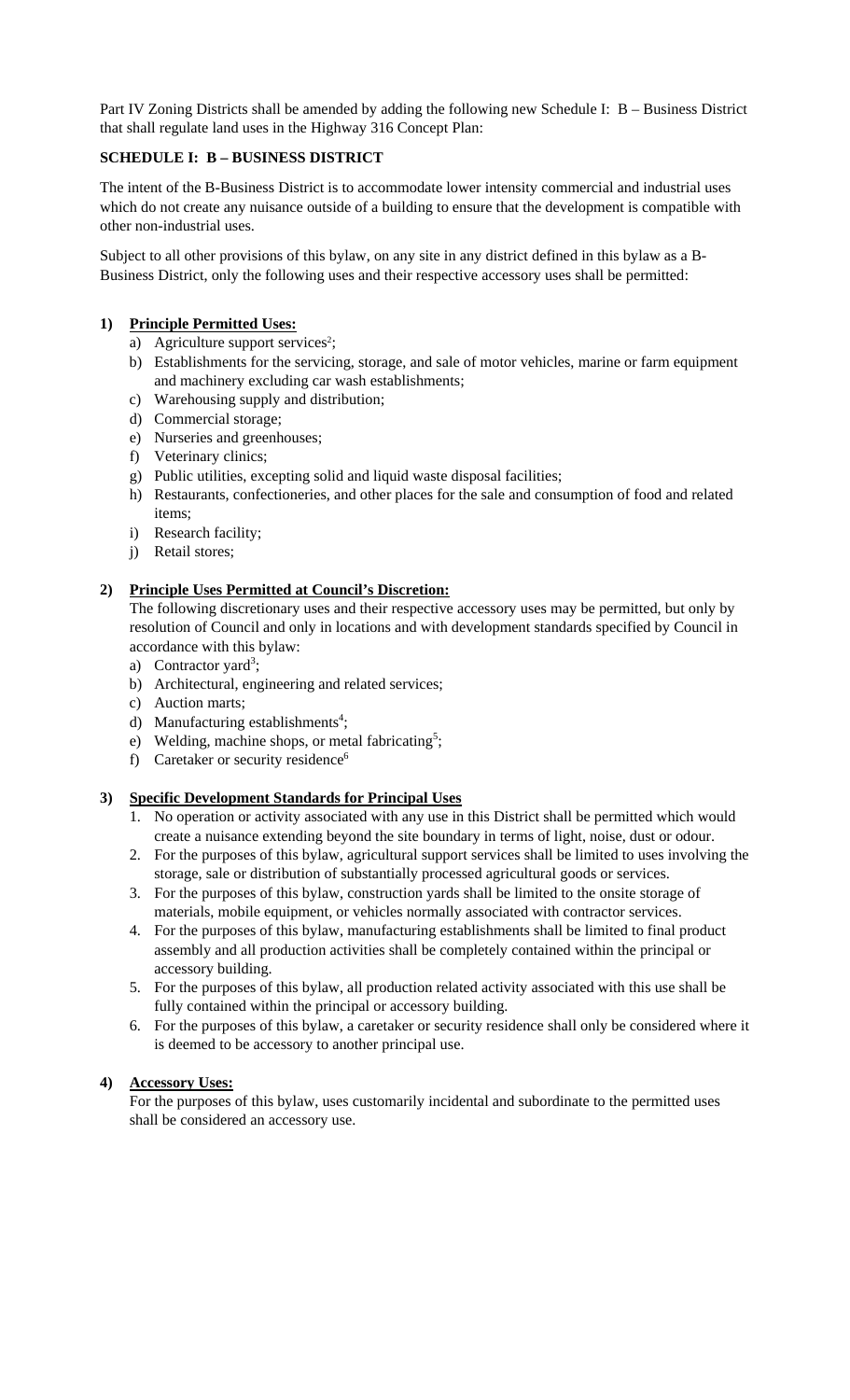#### **B. Regulations**

1) Any site which does not conform to the following area or minimum frontage requirements shall be deemed to be a conforming site provided that a Certificate of Title existed in the Land Titles Office prior to the coming into force of this bylaw.

| 2) | Site Area:<br>a) Permitted uses, excluding public utilities:<br>b) Public utilities:                               | Minimum $-0.4$ hectares (1.0 acres)<br>$Minimum - none$                                                                                                                                                          |
|----|--------------------------------------------------------------------------------------------------------------------|------------------------------------------------------------------------------------------------------------------------------------------------------------------------------------------------------------------|
| 3) | Site Frontage:<br>Principle uses, excluding public utilities:<br>a)<br>Public utilities & discretionary uses<br>b) | Minimum $-30.5$ meters (100 feet)<br>$Minimum - none$                                                                                                                                                            |
| 4) | <b>Yard Requirements:</b><br>a) Front Yard:                                                                        |                                                                                                                                                                                                                  |
|    | All Uses:                                                                                                          | Minimum $-45.7$ meters (150 feet) from the<br>center line of any municipal road allowance or<br>provincial highway, or such greater distance as<br>required by the Department of Highways and<br>Infrastructure. |
|    | b) Side Yard:                                                                                                      |                                                                                                                                                                                                                  |
|    | All Uses:                                                                                                          | Minimum $-3$ meters (9.8 feet) on each side.                                                                                                                                                                     |
|    | c) Rear Yard:                                                                                                      |                                                                                                                                                                                                                  |
|    | All Uses:                                                                                                          | Minimum $-10\%$ of the depth of the site.                                                                                                                                                                        |

### 5) Off-Street Parking, Outdoor Storage and Loading:

- a) All principal buildings or uses shall provide 1 parking space for each 27.9 square meter (300 square feet) of gross floor area, or 1 space for each 5 employees, whichever is the greater.
- b) Outdoor storage located in the front yard of a site is limited to the display of items for sale which are normally attributed to the principal use of the site and shall be neatly arranged.
- c) All loading, service, garbage collection and outdoor storage areas (where permitted), shall be located to the rear and sides of the principal building and shall be screened from view from any municipal roadway or adjacent non-industrial site by a wall, landscape materials, berm, fence, or a combination of these features.

6) Landscaping:

a) Prior to the issuance of a development permit for any permitted or discretionary use within a B-Business District, the applicant shall be required to submit a landscape plan with a schedule of completion which is satisfactory to the Development Officer and prepared in compliance with the requirements of Part III General Regulations, Section 17 Commercial, Business, and Industrial Landscape Standards.

#### 7) Separation Distances:

Separation distances shall conform to those set out in the RM of Blucher Basic Planning Statement.